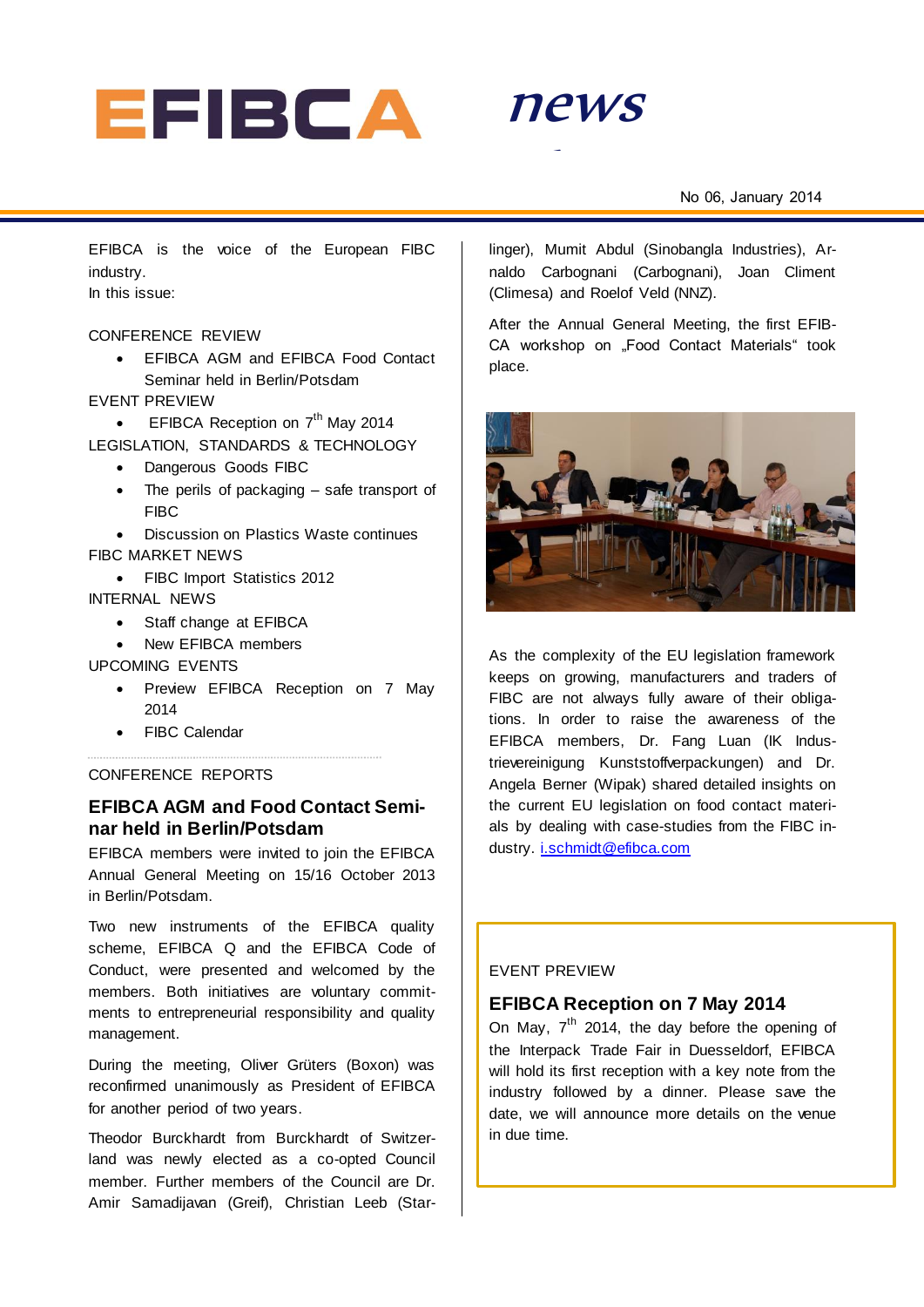## INTERNAL NEWS

#### **New EFIBCA members**

EFIBCA warmly welcomes two new members: The Machine manufacturer **BSW Machinery Handels GmbH** from Vienna in Austria, decided to join as new EFIBCA associated member in September 2013.

**Delta Plast for Packing Nabil Attallah & Co** from Egypt will join the EFIBCA network as regular member with effects of January 2014.

# **Staff Change at EFIBCA**

As of February 2014 Allison Bouchat will be joining IK as Public Relations and Project Manager



for EFIBCA. After her studies of International Relations and Economics at Johns Hopkins University, Allison worked at GE Global Exchange Services and GXS in the IT-industry

for 13 years. She brings with her extensive experience in project management, quality management and customer relationship management. She will work part-time from her home office in Krefeld, Germany and assume the responsibilities previously performed by Annette Schäfer. Please join us in welcoming Allison to EFIBCA and supporting her in her new role. [a.bouchat@efibca.com](mailto:a.bouchat@efibca.com)

#### LEGISLATION, STANDARDS & TECHNOLOGY

#### **Dangerous Goods FIBCs**

For more than two years now the UN in Geneva has been discussing the harmonization of the Recommendations on the Transport of Dangerous Goods (Orange Book) with the GHS-system (Globally Harmonized System of Classification and Labelling of Chemicals).

It becomes more and more apparent that there is a serious problem to harmonize the classification criteria for substances corrosive to skin. This harmonization would lead to reclassification in Packaging Group I of 90% of all those chemical substances which are today classified in Packaging Group II or III.

As IBCs and FIBCs are not admitted for the transport of substances in Packaging Group I this would have consequences also for the use of FIBCs for the transport of corrosive solids. This fact was clearly underlined by Dr. Jürgen Bruder in his presentation on the Open Meeting in Delhi in spring 2013.

During the last meeting of the rule-setting UN committees in Geneva in July 2013 the representatives of authorities became for the first time aware of the dramatic consequences for transport and storage of substances corrosive to skin after such a reclassification. An important decision was made to avoid reclassification of existing corrosive substances and mixtures.

Possibly there will be more stringent approaches for the future reclassification of substances in packaging groups than before. Consultations about possible solutions of this harmonization problem are continued and will go on at least until end 2014.

Experts from ICPP International Confederation of Plastics Packaging Manufacturers attended the meeting in Geneva; after preliminary discussions with government representatives they are involved in the elaboration of solutions for principal decisions together with colleagues from the chemical industry. As ICPP member EFIBCA has direct access to all information from the regulatory committees at UN, via ICPP it has also the possibility to submit own proposals to the UN.

For more information please contact [i.schmidt@efibca.com.](mailto:i.schmidt@efibca.com)

# **The perils of packaging – safe transport of FIBC**

The HCB magazine reports that shippers are urged to do more to prevent accidents and incidents arising as a consequence of improperly packed containers, particularly those carrying dangerous goods.

Experience shows that 65 per cent of all incidents involve loss or damage to cargo and, of these, more than one-third result from poor packing. Accident investigations frequently identify poor weight distribution, improperly packed cargo and inadequate dunnage, chocking and securing.

# www.efibca.com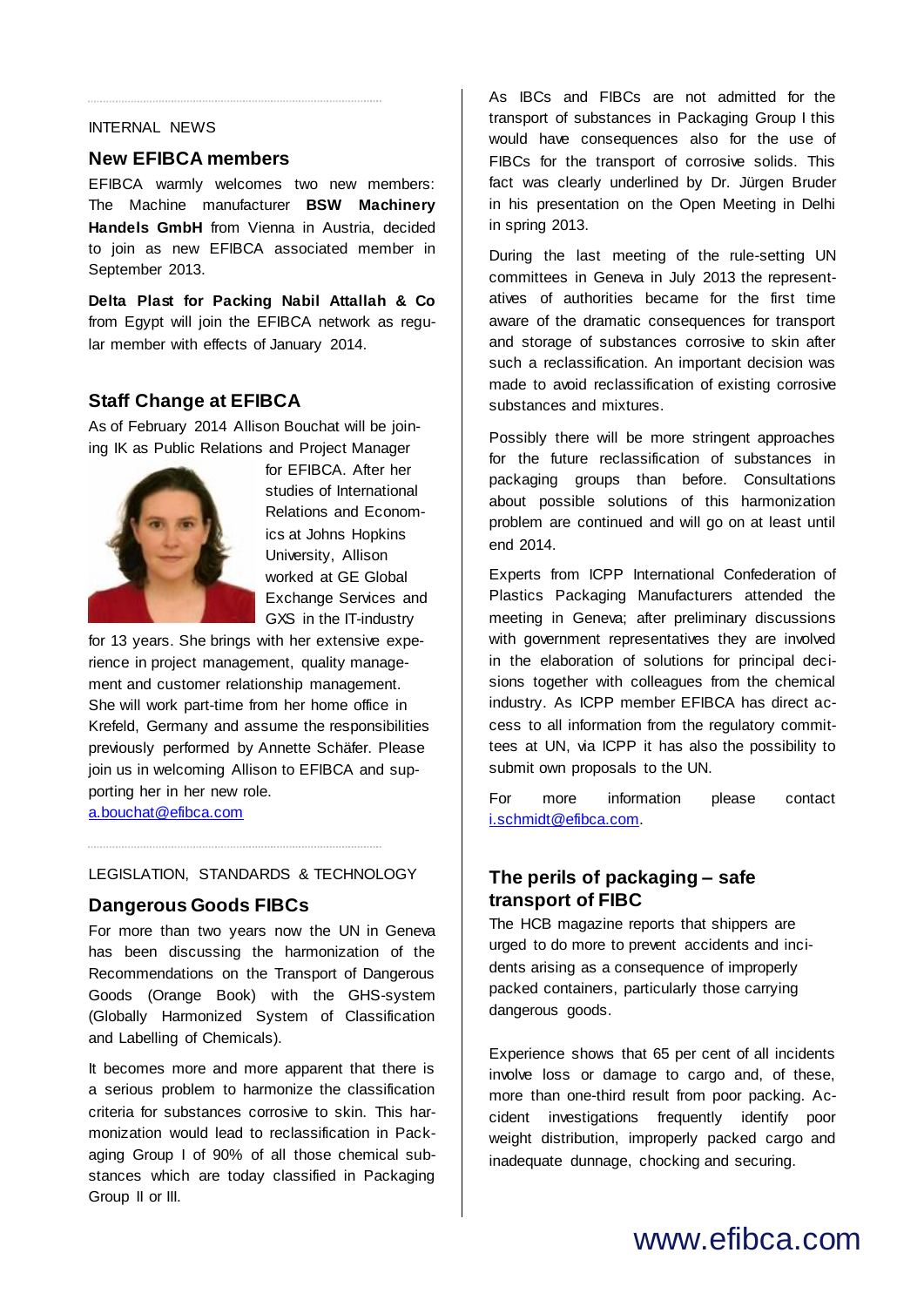The Q&As on EFIBCA's homepage give a first overview on safety related questions around the proper use, transport, storage and stacking of FIBC. Please also refer to the corresponding professional article in EFIBCA newsletter no 1 (Sept 2010). [i.schmidt@efibca.com](mailto:i.schmidt@efibca.com)

# **Discussion on plastics waste continues on European level**

As reaction to various activities at EU level regarding reduction and recovery options of plastics waste, a vivid European discussion on different policy options has started.

## **Green Paper on Plastics Waste in the Environment**

In March 2013, the EU Commission published a Green Paper on Plastic Waste in the Environment, stating that waste is a grave global problem. The objective should be to improve waste streams and to establish an effective waste management throughout Europe.

This Green Paper also highlights the significant contribution of plastic waste to marine litter. Here, the authors pay particular attention to the use of plastics bags. Vittorio Prodi, member of the environmental committee within the EU parliament, now called to limiting the use of plastics bags. Additionally, he claims to raise the recycling quota for plastics waste to 75% in 2020.

Whereas the German IK Industrievereinigung Kunststoffverpackungen e.V. is criticising the recycling targets and the idea of limiting the use of plastics bags, Prodi's further calls for zero landfill and the ban of oxo-degradable plastics is welcomed by the plastics industry. First decisions on this issue will be taken in 2014.

## **Results of the EU consultation on plastics waste in the environment**

EU- commissar for the environment Janez Potočnik sees a large consensus for a reduction of landfill, an improved recycling infrastructure in Europe and an increasing need for more information on recycling.

These findings result from a public hearing on plastics waste in the environment, which was conducted by the EU commission in early 2013.

Meanwhile, the commission launched another consultation on the reduction of marine litter. In close cooperation with other associations, the IK will enter this dialogue and participate in this public examination.

The variety of consultation activities regarding plastics waste and increased recycling activities suggest that legislative changes are in preparation. [i.schmidt@efibca.com](mailto:i.schmidt@efibca.com)

# MARKET NEWS **FIBC Import Statistics 2012**

Compared to 2011, the value of FIBC imports to the EU dropped by 2.3% to a total of 331.5 million Euro in 2012 (see table 1). This is the equivalent to 134 million kgs, a figure that we introduce with this newsletter.

| .                                   |         |         |         |  |
|-------------------------------------|---------|---------|---------|--|
|                                     | 2012    | 2011    | growth  |  |
|                                     | $m \in$ | $m \in$ |         |  |
| Imports to the EU27                 | 331.5   | 339.2   | $-2.3%$ |  |
| Total Imports to EU27<br>in 100 kgs | 1.341   | N. A.   | N. A.   |  |

## Table 1 Total Import of FIBC to the FU27

*Source: EFIBCA 2013 (based on Eurostat)*

The decrease of exports to the EU affected the absolute production figures in the top 6 exporting countries. Nevertheless, in turnover Turkey consolidated its leadership as FIBC exporter to the EU with a slight increase of market share to now approx. 40% (see table 2).

India remained in second place with stable export figures, followed by China. These three main exporting countries together assume approx. 85% of the total import value to the EU27 zone. Remarkably, Vietnam was able to increase the value of imported FIBC to the EU despite of the general drop. In the contrary, Thailand has lost market shares and lost its position among the top 6 exporting countries to the EU.

By looking at the quantities in kgs, India switches rankings with Turkey: India is importing 40% of all quantities to the EU, Turkey follows with 31%. The rankings of China, Bangladesh, Serbia and Vietnam remain the same.